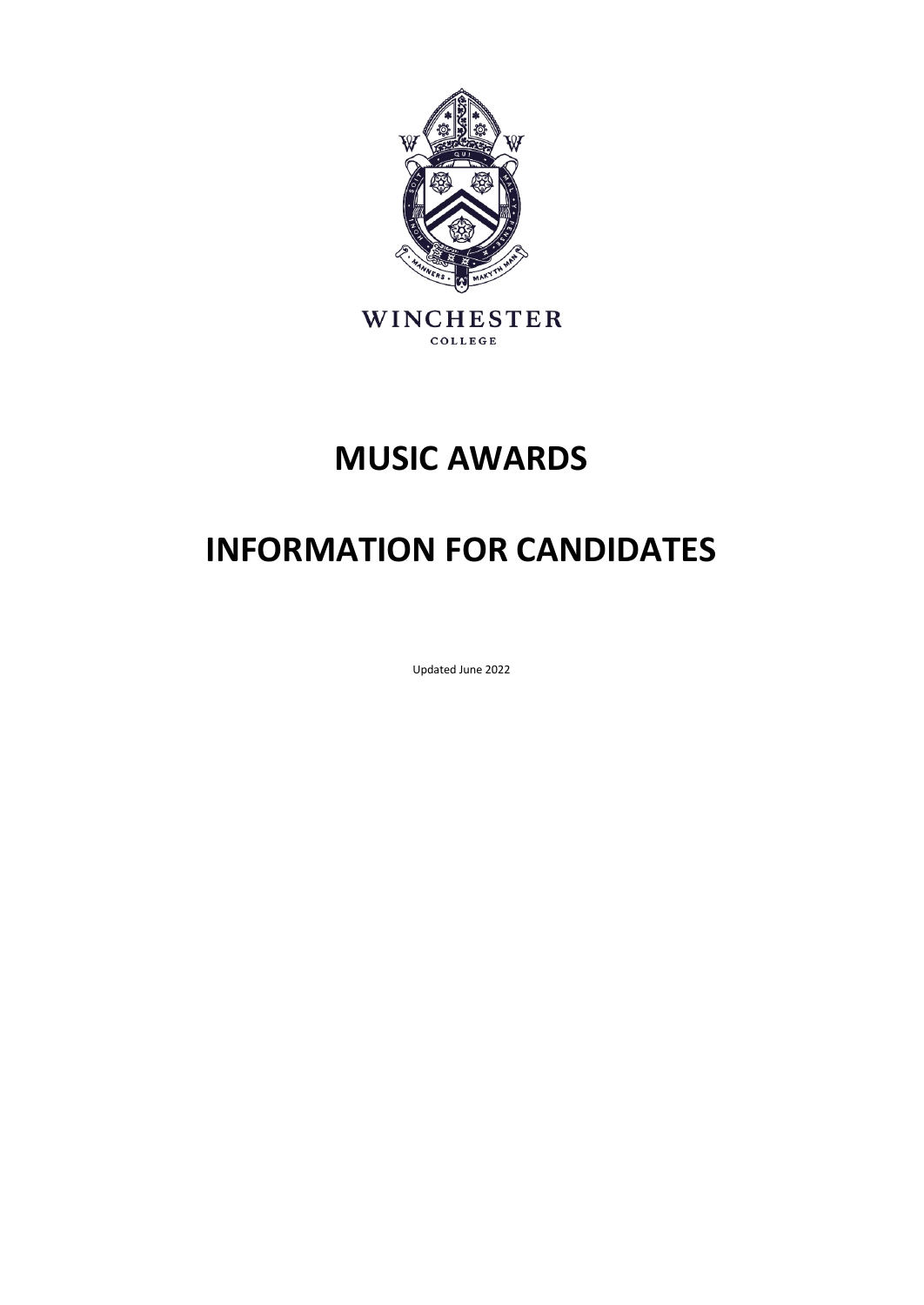### **GENERAL GUIDANCE**

1. Music Awards are available for entry at 13+ and 16+. Awards are given for performances on instruments heard at the 13+/16+ audition.

**Music Scholarships** carry free tuition on two instruments (or singing), unless a candidate's 2nd instrument is not deemed worthy of an award. Music Scholars of Grade 8 standard or above will receive lessons of 60 minutes' duration on their 1<sup>st</sup> instrument; other lessons are of not less than 35 minutes' duration. In exceptional cases free tuition may also be awarded on a 3rd instrument (or singing). A Music Scholarship comes with a guaranteed place at the school, subject to a satisfactory performance at the Winchester Entrance or Election exams.

**Music Exhibitions** carry free tuition on one or two instruments (or singing), with lessons of not less than 35 minutes' duration. A Music Exhibition does not come with a guaranteed place at the school.

Where awarded, free tuition is given by Winchester College teachers only.

- 2. Consistent with the School's commitment to proper use of its charitable funds, music awards carry no *prima facie* remission of school fees. However, eligible parents may apply for meanstested financial support with the payment of school fees in cases of financial need, in the form of bursaries. Please see page 7 of this document for further details.
- 3a. Parents of candidates for Music Awards should also read the information regarding admission to the school on the school website. In brief, applications for entry at 13+ are made to boarding houses before the end of Year 5 (9+ to 10+), and interested parents are strongly advised to register before this date. However, candidates for Music Awards will be considered even if they have not registered and do not have a place in a House. All places at Winchester College are offered subject to a satisfactory showing in the Entrance Examination or Scholarship Examination (Election). This includes those boys offered a Music Award.
- 3b. Applications for entry at 16+ are made during the year before entry. 16+ candidates must already be in receipt of a confirmed offer of a place before applying for a Music Award.
- 4. Candidates should offer at least two instruments, one of which can be singing, and no more than four instruments in total. If a candidate offers only one instrument, they would need to be of Diploma standard. The maximum performance time available in the audition is 15 minutes. The school reserves the right to reject an application without audition, based on information supplied by parents and teachers.
- 5. In making awards, we are looking for general promise of musicianship and commitment as much as actual achievement. Generally, however, the successful candidates will be at least Grade 6 (or an equivalent level) at  $13+$  on their  $1<sup>st</sup>$  instrument. Some importance will be attached to aural training, sight-reading and points of general music interest. Any other evidence of musicianship (composition, singing, a  $2^{nd}$  or  $3^{rd}$  instrument etc.) will be considered. Experience of musicmaking at a high level (e.g. cathedral or collegiate chorister, or membership of the National Children's Orchestra) will be regarded very positively. At 16+ candidates would need to be at, or beyond, Grade 8 level on their  $1<sup>st</sup>$  instrument.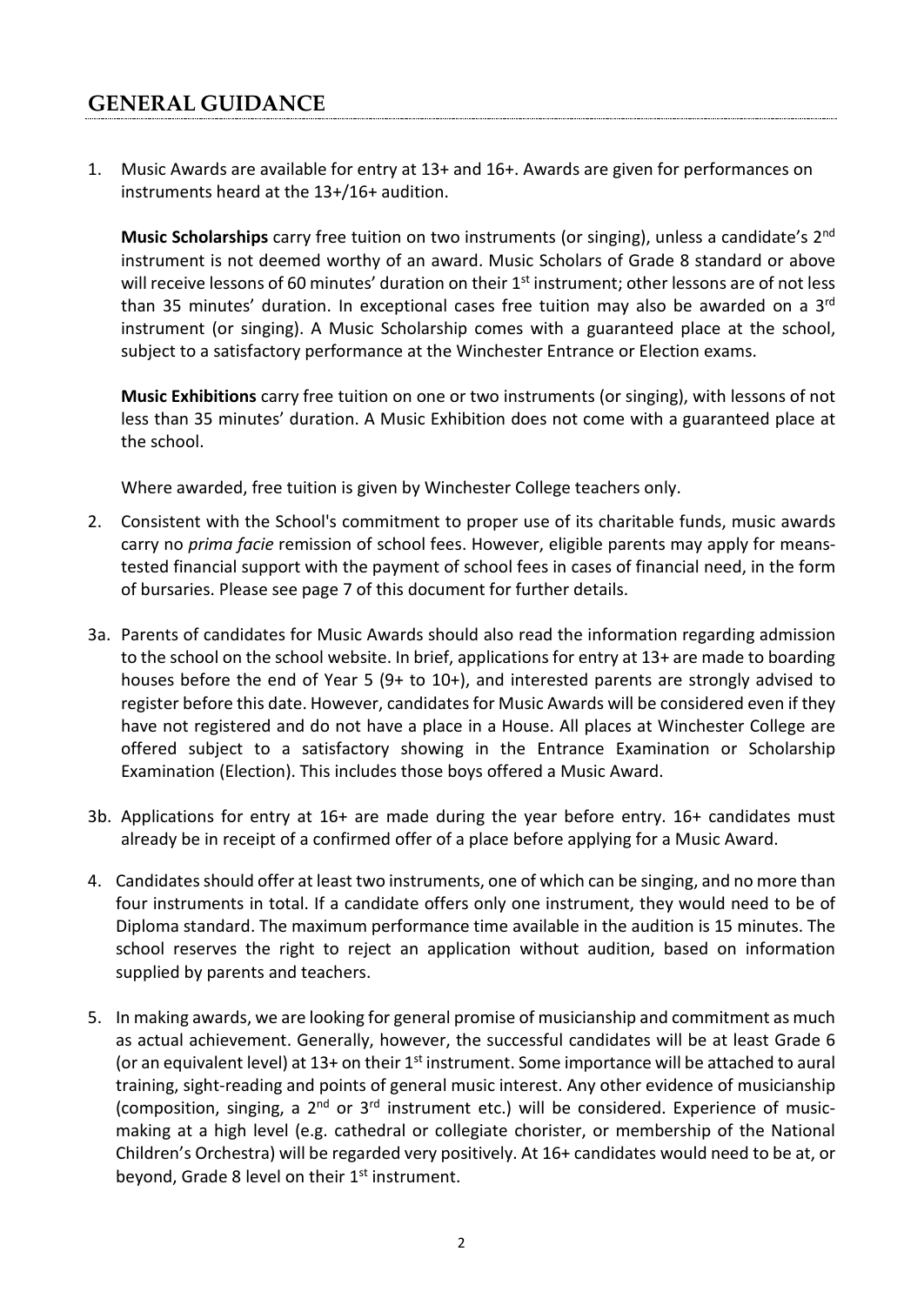#### 6a. **Candidates for 13+ entry**

Candidates for 13+ entry must be under fourteen years of age on 31 August following the audition. They will need to be at Winchester College for a music audition which will be held on **Monday 30th, Tuesday 31st January and Wednesday 1st February 2023**. Arrangements will be made to enable candidates to enter for awards at both Winchester and Eton College. Unless they are taking Election (the academic scholarship examination) in May, candidates must take the Entrance examination at their own schools the term before entering Winchester.

#### 6b. **Candidates for 16+ entry**

Candidates for 16+ entry must be under seventeen years of age on 31 August following the audition. **They must already be in receipt of a confirmed offer of a 16+ place at Winchester College before applying for a Music Award.** They will need to be at Winchester College for a music audition which will be held on **Wednesday 1st and Thursday 2nd February 2023**.

- 7. The successful candidates will normally enter the school in the September of the year in which the examinations take place, though 13+ awards are open to boys already in the school providing that they are under fourteen on 1 September. It is not possible to reapply in order to enhance the value of an award already given. The Headmaster reserves the right to allocate holders of Music Awards to any boarding house in the school, but will of course take parental preference into account.
- 8. Successful candidates, on entering the school, will be allowed to make a special study of music to such an extent as the Headmaster (in consultation with the Director of Music) may think desirable, and they will be expected to play a full and positive part in the musical life of the school. The continuation of awards is subject to satisfactory progress and commitment. Parents and successful applicants will be required to sign an agreement which commits Music Scholars and Exhibitioners to fulfilling their obligations.
- 9. It is helpful to the school, and to potential candidates, if contact is made with the Acting Director of Music, Dr Nick Salwey, after a candidate is nine (for 13+ entry) or during the year preceding application (for 16+ entry). Advice can be given and a pupil's progress can be assessed at an informal pre-audition. However, parents of potential candidates should not feel that such contact is essential. Dr Salwey is also happy to give advice over the telephone. Please contact the Music Administrator on 01962 621122 or [jma@wincoll.ac.uk.](mailto:jma@wincoll.ac.uk) The Director of Music from September 2022 will be Miss Sarah Baldock.
- 10. Forms of entry may be obtained from the Music Administrator (as above) and should be returned, accompanied by a photocopy of the candidate's birth certificate, by the closing date of Wednesday 30<sup>th</sup> November 2022.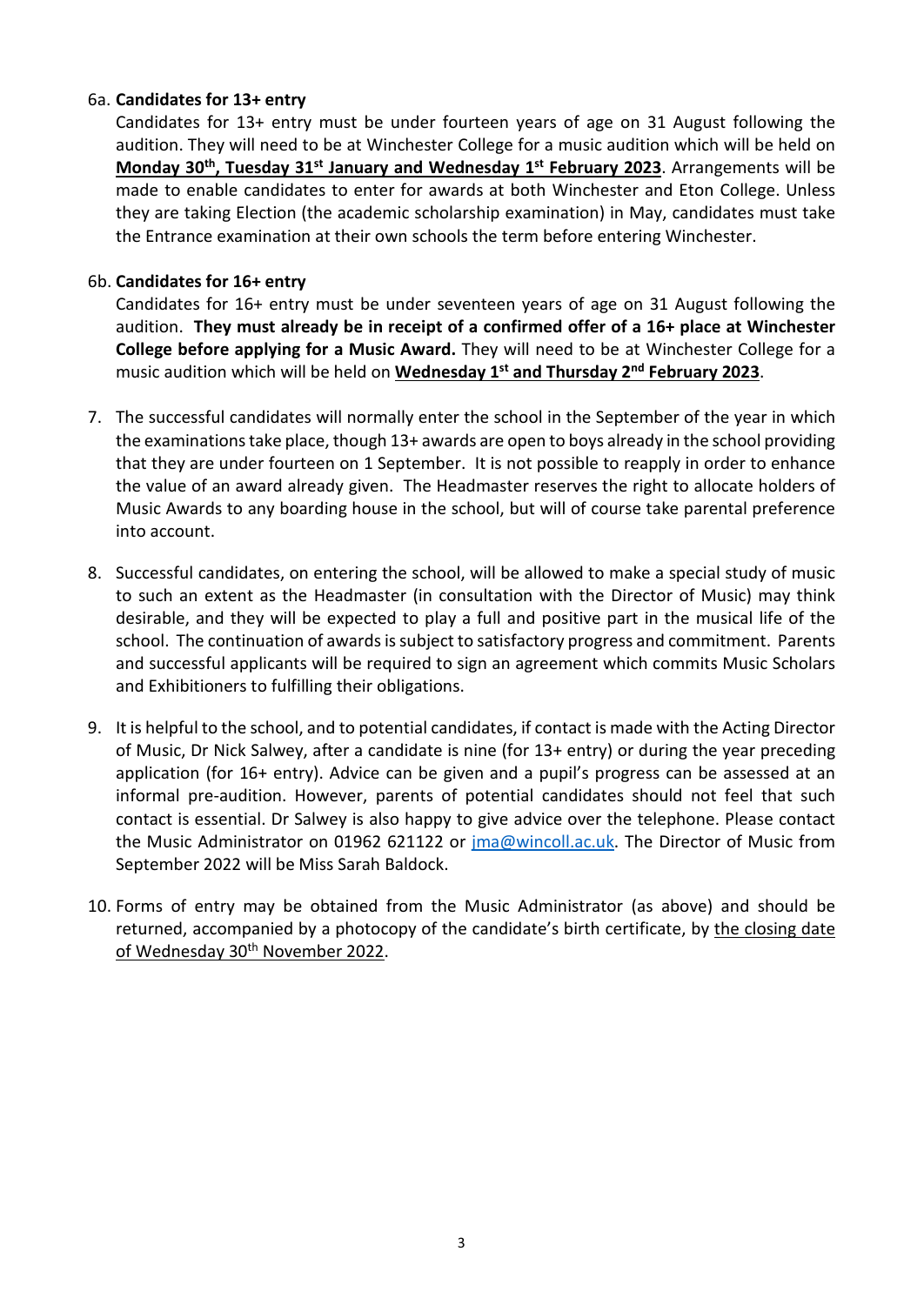## **THE AUDITION**

The audition is designed to give an all-round view of the musical ability of the candidate, and in order that they can give their best, we try to make the day as relaxed as possible. Candidates will be met at the Music School and will be given time to warm-up and rehearse before the audition.

The audition is in two parts:

#### **a) Performance (15 minutes)**

Candidates should play/sing two contrasting pieces on their 1<sup>st</sup> instrument. Candidates may also offer one piece on any other instrument(s), and/or singing. Please be aware that we may not have time to hear all of these pieces.

Performances will be heard in the Recital Room of the Music School by members of the Music staff. Candidates will be asked to submit their audition programme in advance. An accompanist will be provided, and candidates are not permitted to bring their own accompanist.

A Yamaha grand piano is provided for the use of all candidates. Organists will perform on the twomanual organ in the Director of Chapel Music's office. (There will be an opportunity to practise the instrument before the audition). The school can also provide percussion instruments, harp and harpsichord if required. Please contact the Music Administrator well in advance if this is required.

#### **b) Practical tests (10 mins)**

Aural and sight-reading tests (on the candidate's  $1<sup>st</sup>$  instrument only) will be given in a separate room.

There is no written paper.

In the event that Covid restrictions prevent the school from conducting these auditions in person, candidates will be asked to supply videoed performances in advance (on DVD or online), to be followed by tests and an interview over Zoom. Full details will be sent to all applicants in due course.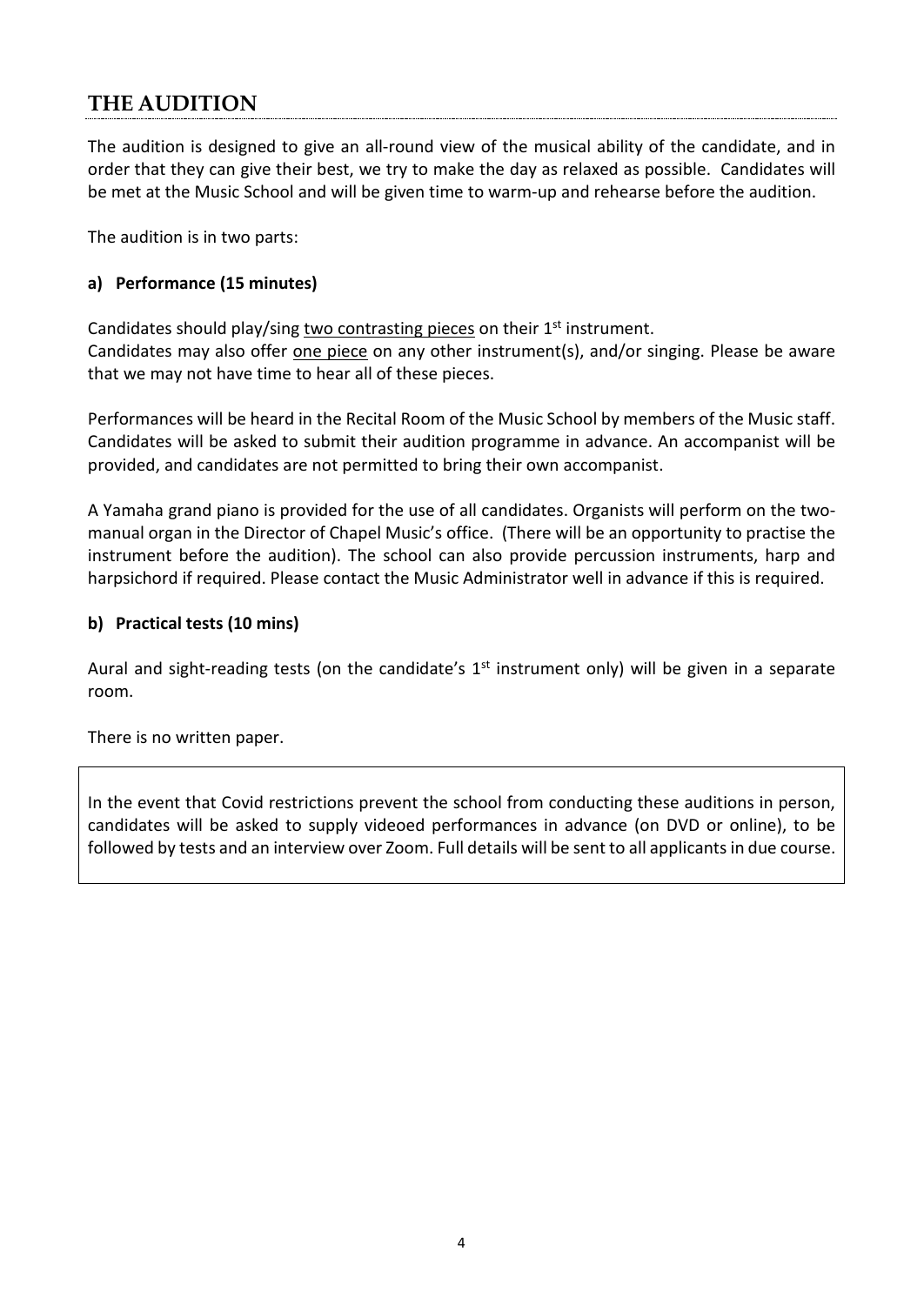## **PROCEDURE FOR ACCEPTING 13+ MUSIC AWARDS**

Winchester College follows the procedure for 13+ Music Awards published by the Music Masters' and Mistresses' Association (MMA). This can be summarised as follows:

- Schools must be placed in order of preference on each application form. Once applications have been submitted, the order of procedure may not be altered. Candidates must declare to all schools their intentions. Winchester will give full consideration to all candidates irrespective of the order of preference. The order of preference must be identical on the application form to each school.
- Parents should complete the application form(s) then pass all the paperwork, including the Instrumental Report sheets, to the pupil's current school for confidential testimonials to be added. The boy's current school (not the parent) should then return the completed application form(s) (together with a confidential reference) to each school at which a music award is being sought.
- No school will make offers or intimations of awards before the award auditions.
- The boy's current school will be notified promptly following the auditions by the school of first choice.
- When applications are made to more than one school, the second choice school will wait to hear from the first choice school whether or not an offer is being made. If an offer is being made by the first choice school, the second choice school should not make an offer. If the first choice is not going to make an offer, then the second choice school is able to make an offer if they wish.
- An identical procedure follows for the school of third choice.
- Parents who place Winchester as their first choice will be asked to signify their intention to accept a Music Award at Winchester if it is offered.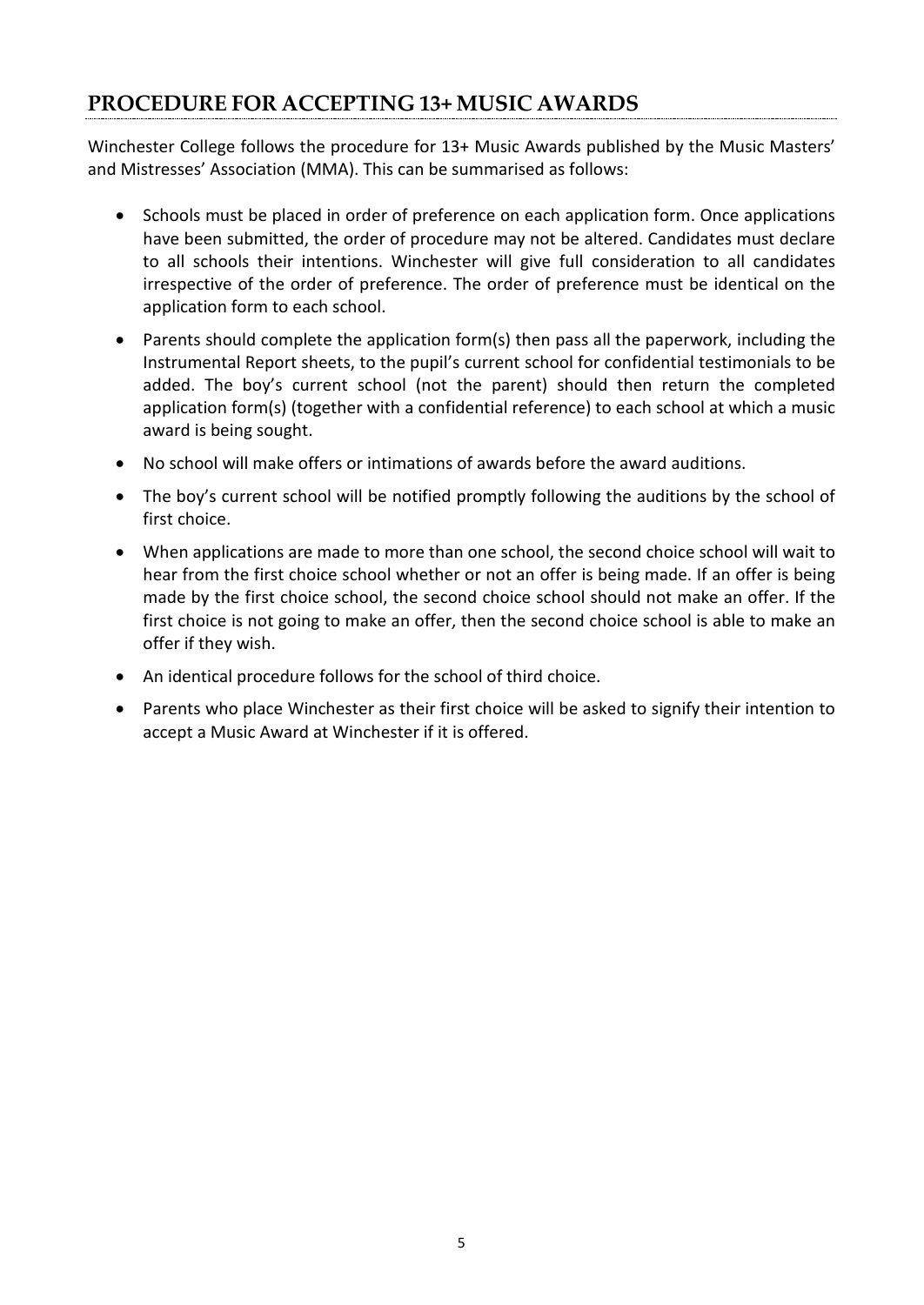## **CONDITIONS OF MUSIC AWARDS**

In addition to the general terms and conditions applicable to all pupils set out in the Parent Contract, all Music Award holders are required to:

- play a full and active part in the musical life of the school, including membership of school and house instrumental and vocal ensembles, and performances in concerts. The minimum expectation is that all Award holders will perform in an Informal or Chamber Concert once per year, and will take part in two ensembles each week as directed by the Director of Music. This will usually include singing in Glee Club, the School's Choral Society.
- attend all instrumental and/or singing lessons, and maintain progress in their instrumental and/or vocal studies through a commitment to regular practice and preparation for lessons.
- set an example to other pupils through their commitment, regular attendance and demeanour at rehearsals for the ensembles in which they play or sing.
- regularly attend school concerts, and assist with the organisation of concerts when requested.
- prioritise their musical commitments ahead of other activities, other than academic work.
- understand that their award will be subject to annual review.

The school will provide all Award holders with:

- instrumental/vocal teaching of a high standard that enables each award holder to make appropriate progress. This may on occasions include masterclasses, workshops or consultation lessons.
- advice and guidance on appropriate repertoire, performance opportunities, and on choral/organ scholarships, university or music college entry, if appropriate.
- a range of musical opportunities appropriate to the needs of each Award holder. Award holders will normally be given priority when selections are made for key ensembles or performances, although other factors (such as seniority in the school) will also be taken into account.
- encouragement and support, including guidance on maintaining a balance between their musical studies, academic studies and other activities, through a personal Music Tutor, who will be one of the Music Dons.
- opportunities for musical leadership, for example through leading one of the orchestras, directing a performance or organising a concert.

The school values its Music Award holders and encourages them to build strong relationships within the Music Department to ensure the highest possible musical standards, for the benefit of all.